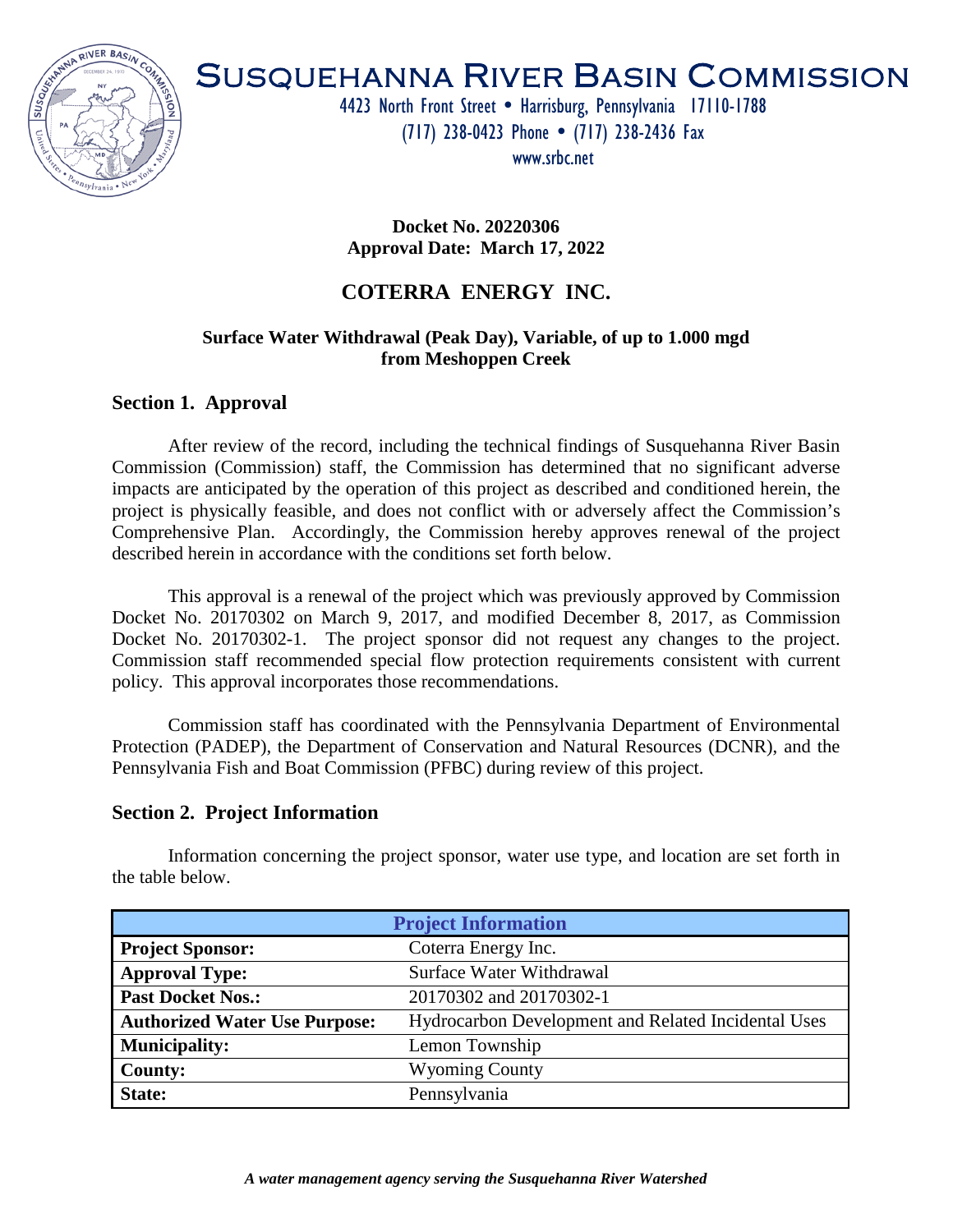# **Section 3. Source Information**

Information concerning the source of water from which the withdrawal will be made is set forth in the table below.

| <b>Source Information</b>                                                                             |                                           |                   |  |  |  |
|-------------------------------------------------------------------------------------------------------|-------------------------------------------|-------------------|--|--|--|
| <b>Approved Source:</b>                                                                               | Meshoppen Creek                           |                   |  |  |  |
| Subbasin:                                                                                             | Middle Susquehanna                        |                   |  |  |  |
| <b>Watershed Boundary Dataset (WBD):</b>                                                              | 0205010608 (Meshoppen Creek)              |                   |  |  |  |
| <b>Water Use Designation:</b>                                                                         | Cold Water Fishery (CWF)                  |                   |  |  |  |
| <b>Withdrawal Location (degrees):</b>                                                                 | Lat: $41.627325$ N                        | Long: 75.944775 W |  |  |  |
| <b>Site Flow Statistics (cfs):</b>                                                                    | $Q7-10 = 2.1$ ; Average Daily Flow = 65.8 |                   |  |  |  |
| Drainage Area (square miles):                                                                         | 46.2                                      |                   |  |  |  |
| <b>Aquatic Resource Class*:</b>                                                                       | $\overline{2}$                            |                   |  |  |  |
| <b>Special Flow Protection Required:</b>                                                              | Yes                                       |                   |  |  |  |
| $\frac{1}{2}$ - cubic feet per second                                                                 |                                           |                   |  |  |  |
| * Refer to Commission Policy No. 2012-01 (Low Flow Protection Policy Related to Withdrawal Approvals) |                                           |                   |  |  |  |

## **Section 4. Approved Withdrawal Quantities and Limitations**

The withdrawal approved hereunder is subject to the quantitative limits and restrictions set forth in the table below.

| <b>Approved Withdrawal Quantities and Limitations</b> |            |                                            |                                        |                                             |                            |  |
|-------------------------------------------------------|------------|--------------------------------------------|----------------------------------------|---------------------------------------------|----------------------------|--|
| <b>Peak Day Withdrawal Amount (mgd):</b>              |            |                                            | Not to Exceed Values Contained in the  |                                             |                            |  |
|                                                       |            |                                            | "Withdrawal and Passby Schedule," When |                                             |                            |  |
|                                                       |            |                                            | Available                              |                                             |                            |  |
| <b>Maximum Instantaneous Withdrawal</b>               |            |                                            | Not to Exceed Values Contained in the  |                                             |                            |  |
| Rate (gpm):                                           |            | "Withdrawal and Passby Schedule," When     |                                        |                                             |                            |  |
| Available                                             |            |                                            |                                        |                                             |                            |  |
| <b>Flow Protection Type:</b>                          |            |                                            |                                        | Seasonal passby expressed as monthly values |                            |  |
| <b>Method for Monitoring Flow Protection:</b>         |            | Off-site monitoring of USGS Real-Time Gage |                                        |                                             |                            |  |
| 01534000; Tunkhannock Creek near                      |            |                                            |                                        |                                             |                            |  |
| Tunkhannock, Pennsylvania                             |            |                                            |                                        |                                             |                            |  |
| <b>Withdrawal and Passby Schedule:</b>                |            |                                            |                                        |                                             |                            |  |
|                                                       | Peak Day   | <b>Maximum</b>                             |                                        | <i>On-Site Flow</i>                         | <b>Off-Site Monitoring</b> |  |
|                                                       | Withdrawal | Instantaneous                              |                                        | Protection                                  | Threshold for Flow         |  |
| Month                                                 | (mgd)      | Withdrawal (gpm)                           |                                        | Rate (cfs)                                  | Protection $(cfs)^*$       |  |
| January                                               | 1.000      | 695                                        |                                        | 21                                          | 194                        |  |
| February                                              | 1.000      | 695                                        |                                        | 24                                          | 214                        |  |
| March                                                 | 1.000      | 695                                        |                                        | 51                                          | 444                        |  |
| April                                                 | 1.000      | 695                                        |                                        | 55                                          | 485                        |  |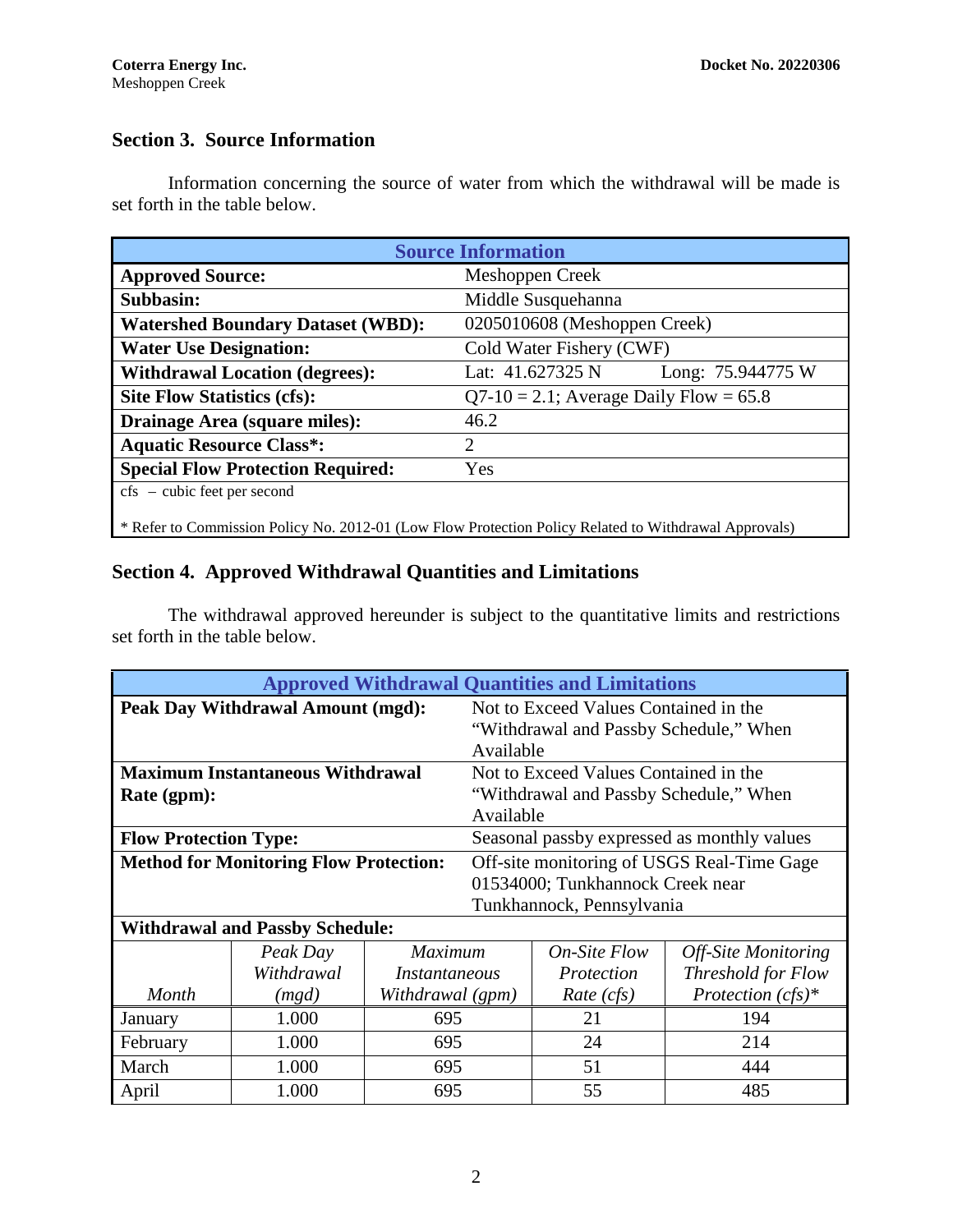| <b>Approved Withdrawal Quantities and Limitations (continued)</b>                       |            |                      |                     |                      |  |  |  |
|-----------------------------------------------------------------------------------------|------------|----------------------|---------------------|----------------------|--|--|--|
| <b>Withdrawal and Passby Schedule:</b>                                                  |            |                      |                     |                      |  |  |  |
|                                                                                         | Peak Day   | <b>Maximum</b>       | <b>On-Site Flow</b> | Off-Site Monitoring  |  |  |  |
|                                                                                         | Withdrawal | <i>Instantaneous</i> | Protection          | Threshold for Flow   |  |  |  |
| Month                                                                                   | (mgd)      | Withdrawal (gpm)     | Rate (cfs)          | Protection $(cfs)^*$ |  |  |  |
| May                                                                                     | 1.000      | 695                  | 29                  | 264                  |  |  |  |
| June                                                                                    | 1.000      | 695                  | 13                  | 124                  |  |  |  |
| July                                                                                    | 0.750      | 521                  | 7.3                 | 72                   |  |  |  |
| August                                                                                  | 0.500      | 348                  | 5.4                 | 53                   |  |  |  |
| September                                                                               | 0.500      | 348                  | 5.2                 | 51                   |  |  |  |
| October                                                                                 | 0.750      | 521                  | 7.1                 | 70                   |  |  |  |
| November                                                                                | 1.000      | 695                  | 16                  | 150                  |  |  |  |
| December                                                                                | 1.000      | 695                  | 25                  | 224                  |  |  |  |
| USGS - U.S. Geological Survey<br>mgd – million gallons per day                          |            |                      |                     |                      |  |  |  |
| * Flow Protection Threshold<br>$1 \text{ cfs} = 448.8 \text{ gallons per minute (gpm)}$ |            |                      |                     |                      |  |  |  |

The withdrawal is also subject to all other conditions set forth in this docket approval.

## **Section 5. Standard Conditions**

1. The project sponsor shall comply with all Commission regulations, 18 CFR Parts 801, 806, and 808. This project is subject to the Annual Compliance and Monitoring fee as specified in the Commission's Regulatory Program Fee Schedule, which may be modified over the term of the approval.

2. The project sponsor shall adhere to the metering plan reviewed and approved by Commission staff. Any modifications proposed for the metering plan shall be submitted for review and, if appropriate, approval by Commission staff in accordance with 18 CFR § 806.30. Modifications shall not be made until the project sponsor receives written approval of the amended plan.

3. The project sponsor shall maintain the totalizing meter and other flow and volume measuring devices, accurate to within five (5) percent, so as to provide an accurate record of withdrawals, and certify to the Commission once every five (5) years, or as otherwise requested, the accuracy of all measuring devices and methods to within five (5) percent of actual flow.

4. The project sponsor shall adhere to the intake design reviewed and approved by Commission staff. Any modifications proposed by the project sponsor for the permitted intake structure shall be submitted for review and, if appropriate, approval by Commission staff in accordance with 18 CFR § 806.21 and § 806.23 prior to undertaking such modification(s).

5. The project sponsor shall keep daily records of the project's withdrawal and shall report the data to the Commission quarterly, and as otherwise required, in the form and manner as prescribed by Commission staff. Quarterly monitoring reports shall be submitted online and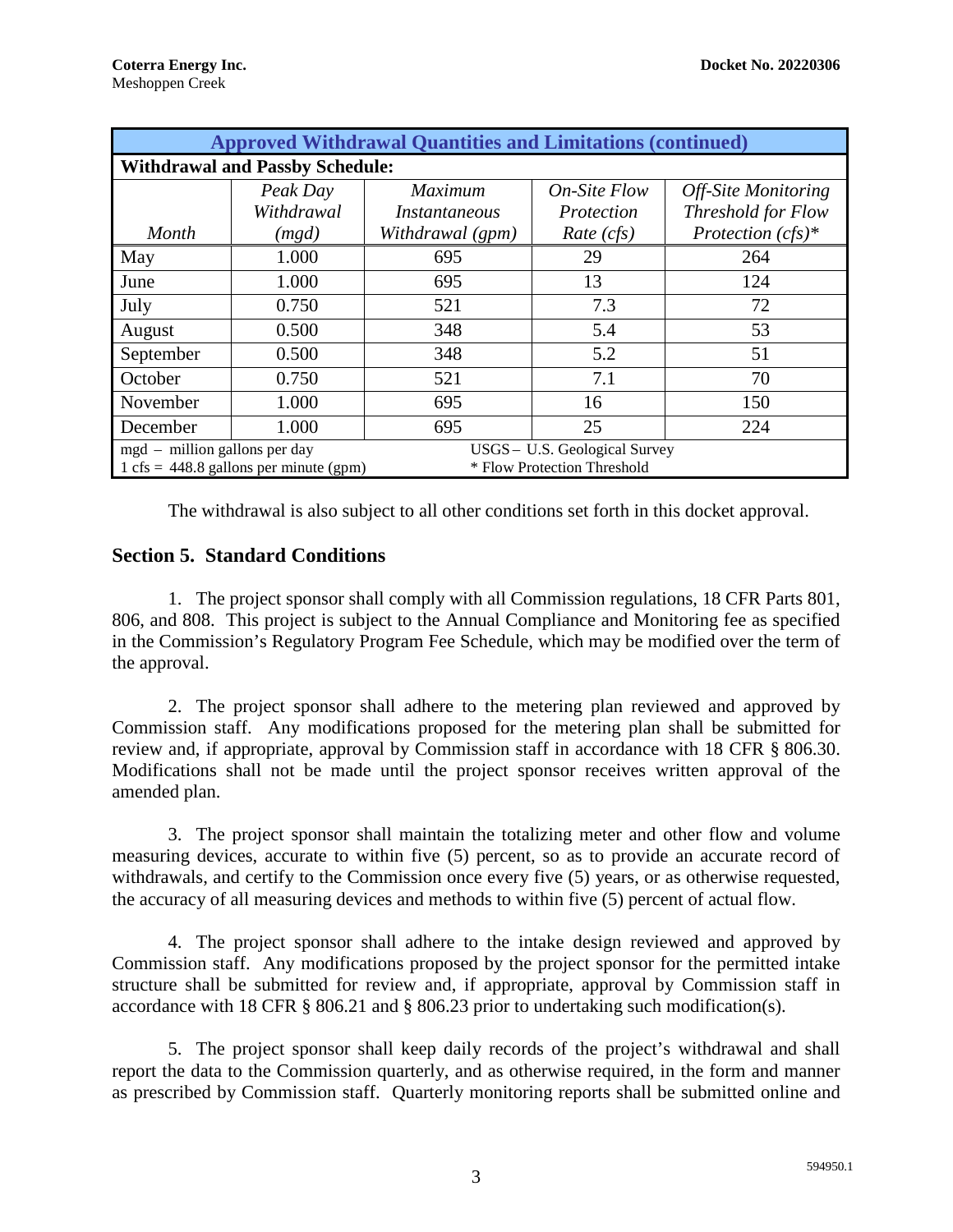are due within thirty (30) days after the close of the preceding quarter. Any alternative measuring, monitoring, or accounting procedure requested by the project sponsor shall be submitted for review and approval by Commission staff in accordance with 18 CFR § 806.30. Modifications shall not be made until the project sponsor receives written approval of the amended plan. All data collected and submitted as required under this approval shall be maintained by the project sponsor for the duration of the approval and all subsequent renewals.

6. Within sixty (60) days from notice of this approval, the project sponsor shall post an updated sign that meets Commission specifications and displays required project description information. Signage specifications can be found at the Commission's website (www.srbc.net), along with example sign templates for reference. The sign shall be maintained for the duration of the approval. Such sign shall be posted at the point of entry or access to the project facility from a public right-of-way. If there is any restriction to access at such point that would prevent an interested person from legibly viewing such sign, then the project sponsor shall post the sign at the nearest location to such point, along the route of ingress and egress to same, where an interested person would have unrestricted access to legibly view such sign. The project sponsor shall submit photographs as proof of installation of the updated sign.

7. The project sponsor or any other person representing the project sponsor shall allow authorized employees or agents of the Commission, without advance notice, at any reasonable time and upon presentation of appropriate credentials, and without delay, to have access to and to inspect all areas where the project is being constructed, operated, or maintained, or otherwise exercise all investigative powers authorized under 18 CFR § 808.12.

8. In accordance with 18 CFR § 806.30(b)(2), the project sponsor shall report violations of any withdrawal limits and any conditions of this approval within five (5) days of such violation or report loss of measuring or recording capabilities required under 18 CFR  $§ 806.30(a)(1)$  within five (5) days after any such loss.

9. In accordance with 18 CFR § 806.6, if ownership of the project changes or if the project sponsor undergoes a name change, the project sponsor shall submit application for transfer or reissuance of all approvals to the Commission within ninety (90) days of the change in ownership or project sponsor name change.

10. The project sponsor shall comply with the water conservation requirements specified in 18 CFR § 806.25.

11. This approval is conditioned on the project sponsor maintaining legal access to the withdrawal location for the duration of the approval.

12. The project sponsor shall register with the appropriate agency all surface water sources described herein, as may be required by regulations of the member jurisdiction.

13. If the project sponsor fails to comply with the provisions of the Susquehanna River Basin Compact or any rule, regulation, or order of the Commission, or any term or condition of this docket, the project sponsor is subject to enforcement actions pursuant to 18 CFR Part 808.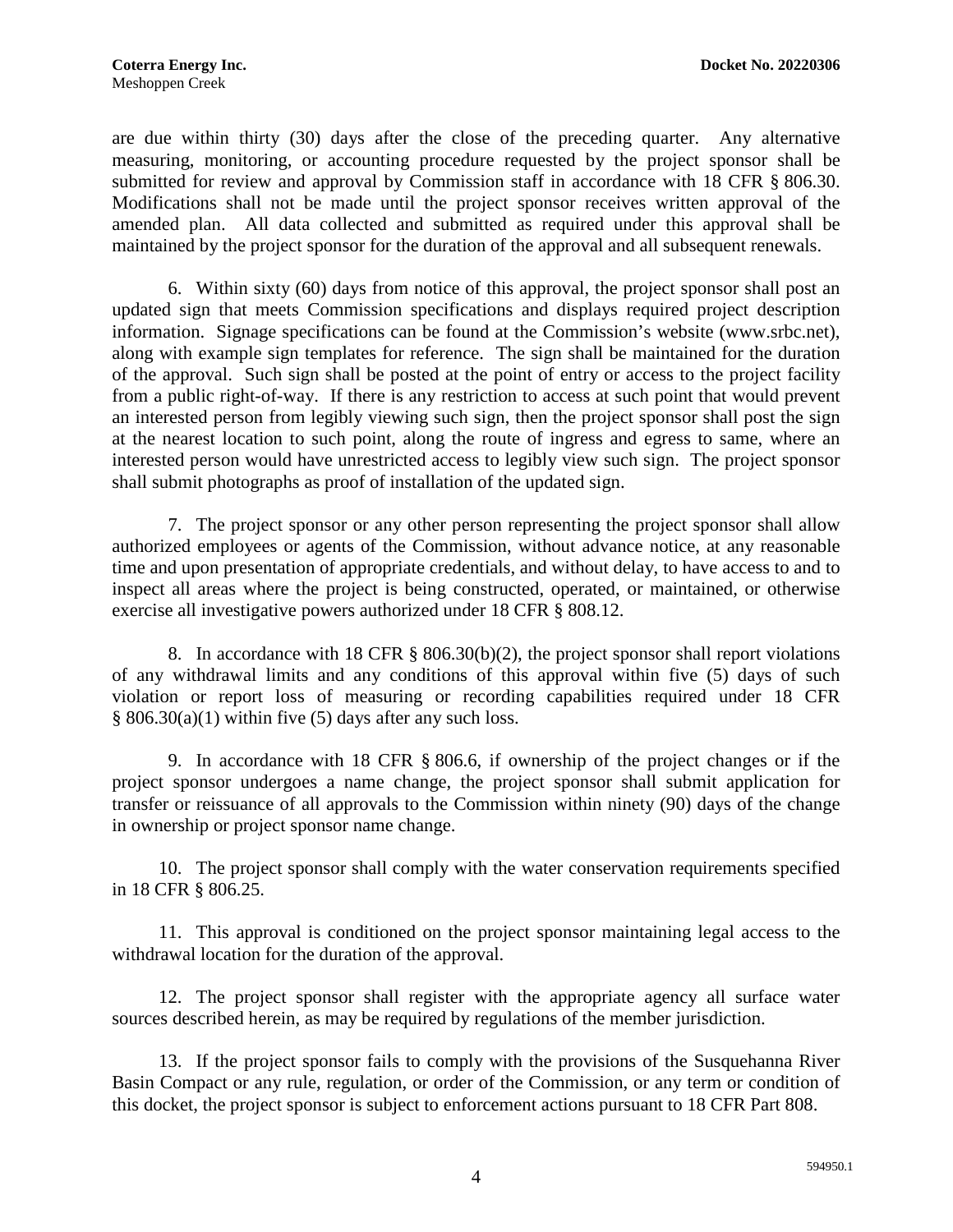14. Commission approval shall not be construed to exempt the project sponsor from obtaining and maintaining all necessary permits and/or approvals required for the project from other federal, state, or local government agencies having jurisdiction over the project. All such permits and/or approvals shall be obtained prior to the withdrawal of water. The Commission may modify, suspend, or revoke this approval if the project sponsor fails to obtain or maintain such permits and/or approvals.

15. The Commission may at any time reopen any project approval or issue such additional orders, as may be necessary, to mitigate or avoid adverse impacts or otherwise to protect public health, safety, welfare, or the environment, pursuant to 18 CFR § 806.32.

16. Commission approval confers no property rights upon the project sponsor. The securing of all rights necessary and incident to the project sponsor's development and operation of the project shall be the sole and exclusive responsibility of the project sponsor, and this approval shall be subject thereto.

17. This project is approved for inclusion in the Commission's Comprehensive Plan for the Water Resources of the Susquehanna River Basin.

18. The project sponsor is required to apply for and obtain approval prior to any increase in withdrawal that would exceed the amounts listed herein.

#### **Section 6. Special Conditions**

19. Effective April 1, 2022, the project sponsor shall cease all withdrawals from the approved source when streamflow, as measured at the U.S. Geological Survey stream gage specified in Section 4, is less than the applicable flow protection threshold specified in Section 4, and shall not reinstate withdrawals until the streamflow has remained above such flow protection threshold for 48 hours.

20. The project sponsor shall, on a daily basis, collect and record streamflow as measured at the U.S. Geological Survey stream gage specified in Section 4, and shall report the data to the Commission quarterly, and as otherwise required, in the form and manner as prescribed by Commission staff. Quarterly monitoring reports shall be submitted online and are due within thirty (30) days after the close of the preceding quarter. The project sponsor may propose alternative flow monitoring to the Commission for staff review and, if appropriate, approval.

21. The date of the last meter certification was April 11, 2017; therefore, the next meter certification is due no later than April 11, 2022. Certification of meter accuracy shall be provided to the Commission no less frequent than once every five (5) years from the date of the last certification.

22. Except as authorized pursuant to Special Condition 24, the project sponsor shall only supply water for use in hydrocarbon development to persons who have properly registered or received approval pursuant to 18 CFR § 806.22(f), as applicable.